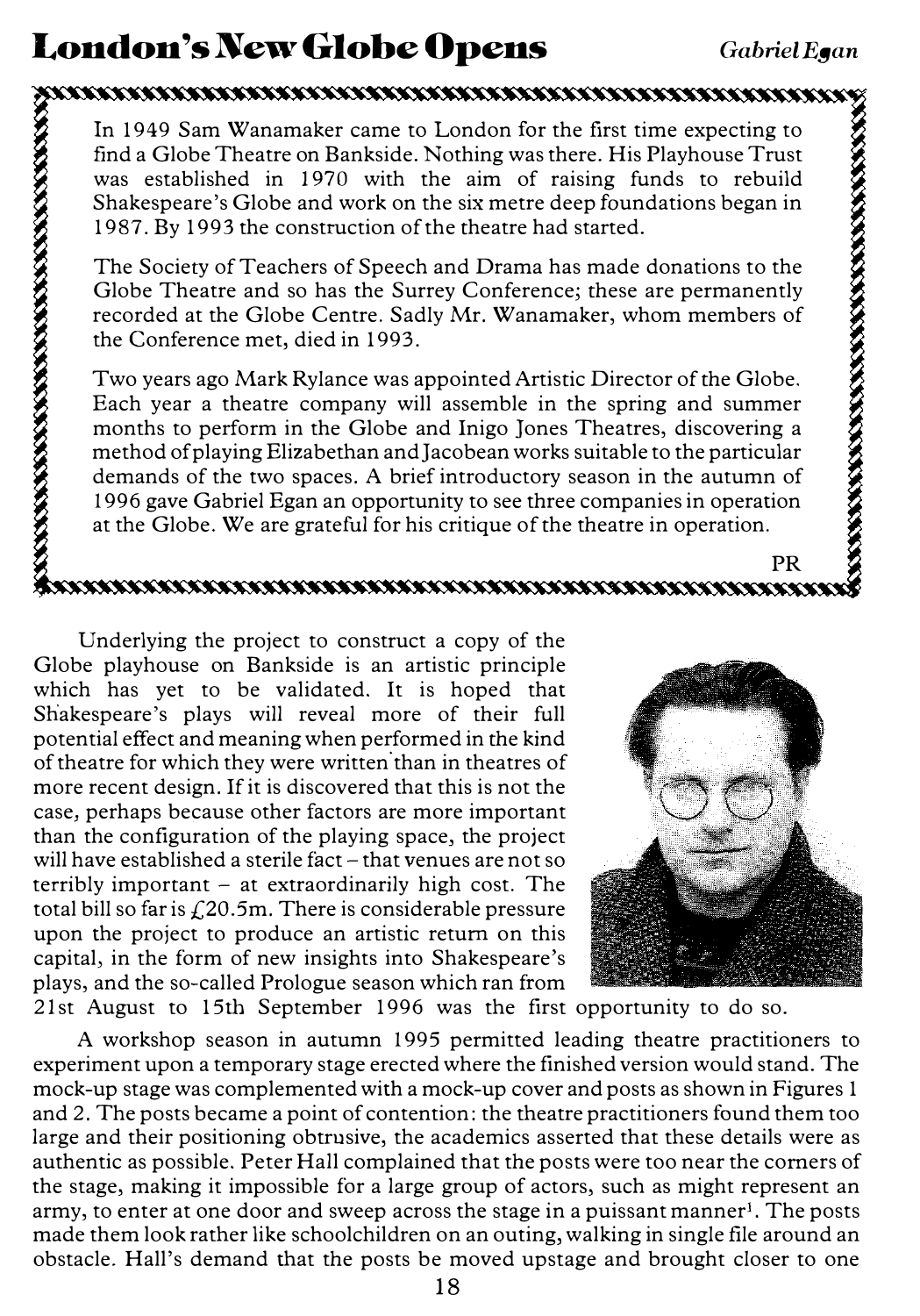another could not easily be met because the immense stage covered need to be supported at its gable end, near the eaves. If the posts moved closer togetherthe eaves would have to follow and the sides of the stage would be exposed to the elements. If the posts moved upstage the gable end would have to follow and the front of the stage would be exposed.

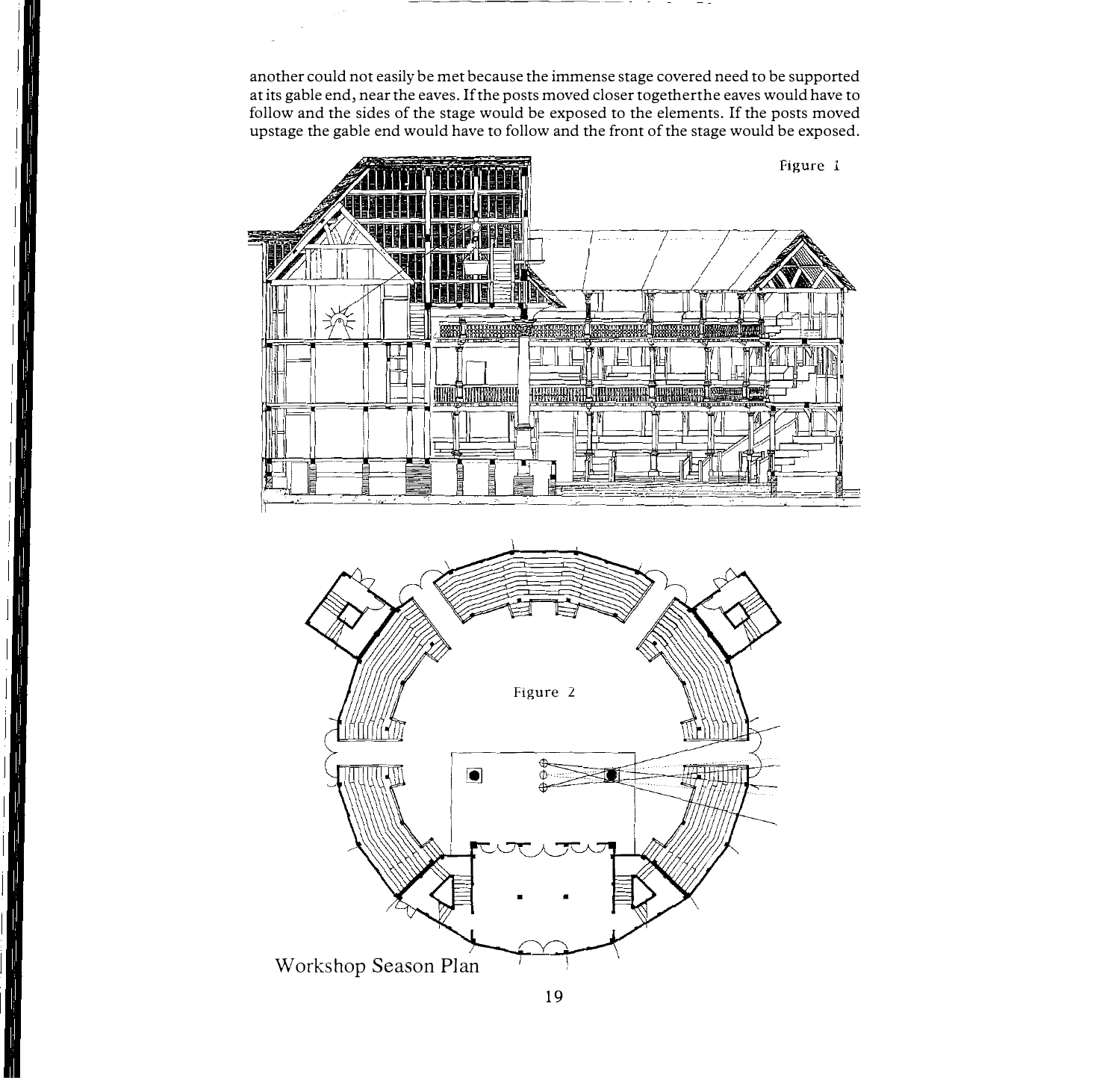

Cross Section August 1996



Shakespeare's Globe Figure 4 **Frons Scenae** August 1996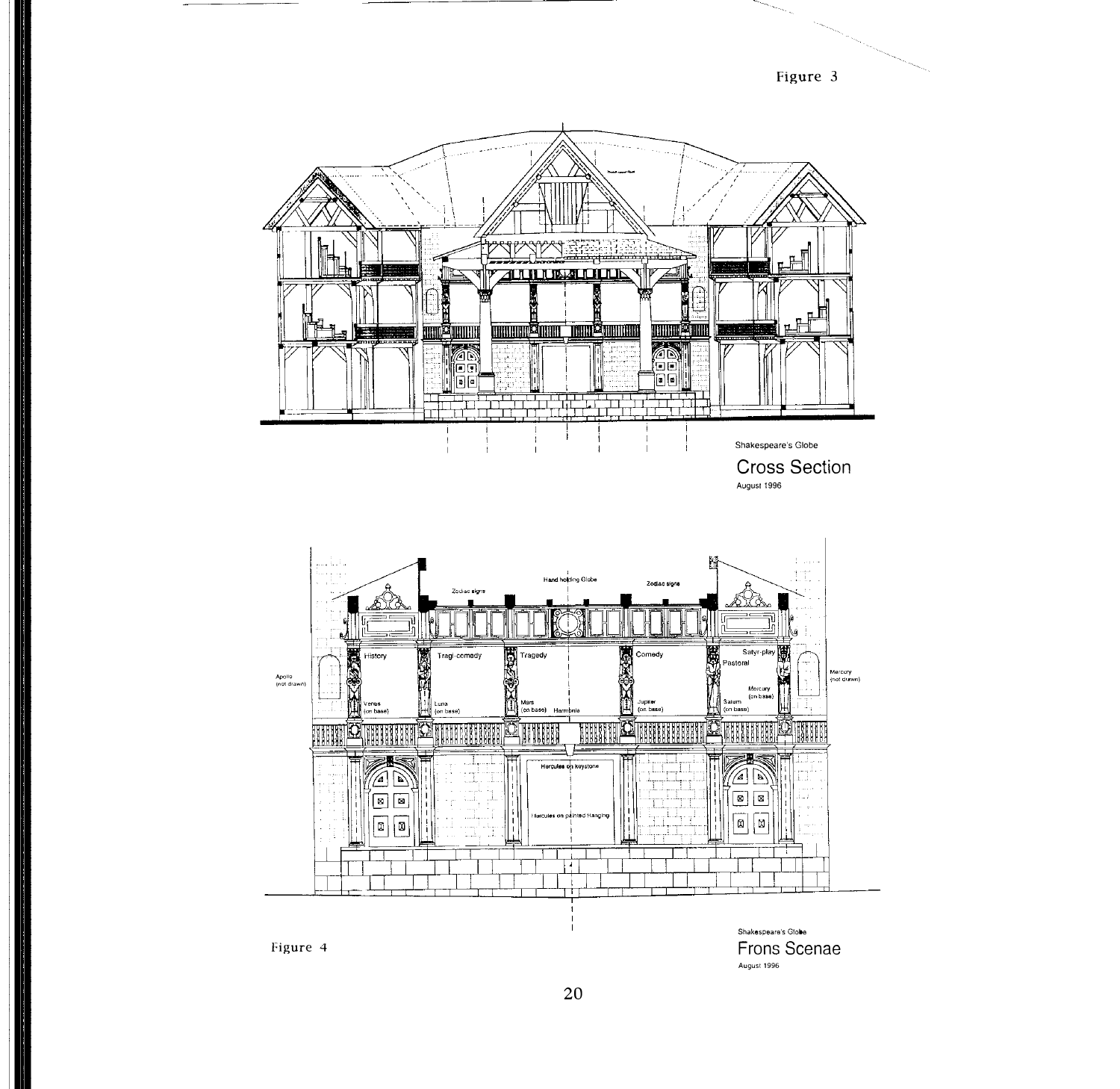The eventual solution, shown in Illustration 3, was to chop off the bottom of the cover so that each eave met the gable end at a point directly above where Hall wanted a post, and to fill the gap to the three exposed edges of the stage with a lightweight 'pentice' apron. This arrangement was defended as a solution that Peter Street, builder of the original Globe, might have used had his clients made the same complaints.

For the Prologue season of late summer 1996 this solution was fabricated in lightweight materials and decorated in the style intended for the final version, as shown in Illustration 4. The main show was the resident company's production of Shakespeare's *The Two Gentlemen of Verona*. In addition there were two single performances by visiting companies; Northern Broadsides performed their travelling production of Shakespeare's A Midsummer Night's Dream on 3rd September, and Gaynor MacFarlane's as yet unnamed company performed Richard Edwardes's Damon and Pythias on 10th September.

The decision to open the new Globe with *The Two Gentlemen of Verona* is odd since the play was written in 1590 or 1591, when Shakespeare was still learning his craft and the Globe had not yet been built. Perhaps the new Globe company wished to begin with a play to which an audience brings the minimum of expectations; The Two Gentlemen of Verona is seldom performed and even less often done well. The play is only known to us from the Shakespeare Folio of 1623 and the text contains numerous inconsistencies, loose ends, false starts, and excessive improbabilities for the elimination of which director Jack Shepherd might have hoped to earn credit. The value of the authentic venue was diminished, however, by Shepherd's decision to use modern dress which looked particular strange against the Elizabethan decor of the Globe.

In this early play Shakespeare fails to make his characters convincingly human and one often feels that their actions are driven merely by necessity of plot. To counter this the main actors, especially Mark Rylance as Proteus, slowed their delivery and attempted to act a complex psychological sub-text to lend realism to the improbable words. Parting from his love Julia, Proteus is strangely reluctant to kiss and for this early warning of their alienation Rylance developed a slow lugubrious vocal style which deepened as he came increasingly to loathe himself for his duplicities. This psychological homework made sense of the character at the expense of slowing the pace, an un-Elizabethan trade-off which is not suited to Shakespeare's language. It is likely that non-realism was a price Elizabethan dramatists were willing to pay for rapid action and exciting plots. It took Shepherd's company nearly three hours to perform one of the shortest plays in the canon.

At the beginning of the run it appeared that the audience was being 'seeded' with agents provacateur instructed to hiss the villains and cheer the heroes. Several reviewers sensed that a few individuals were responsible for all the calls from the yard and disapproval of audience manipulation was expressed by Stanley Wells amongst others2. Unfortunately for almost a year before the beginning of the season, Mark Rylance, as the Globe's Artistic Director, insisted that audiences would be encouraged to be rowdy and, if they wished, to launch non-lethal projectiles at the actors to express dissatisfaction<sup>3</sup>. Because of this pre-publicity, there was no way to tell if we were merely seeing the completion of a self-fulfilling prophecy. As Franklin J. Hildy pointed out at an academic conference that took place at the Globe Education Centre during the season, audience participation at the new Globe might easily be rediscovering the 1960s and 1970s, not the 1590s4.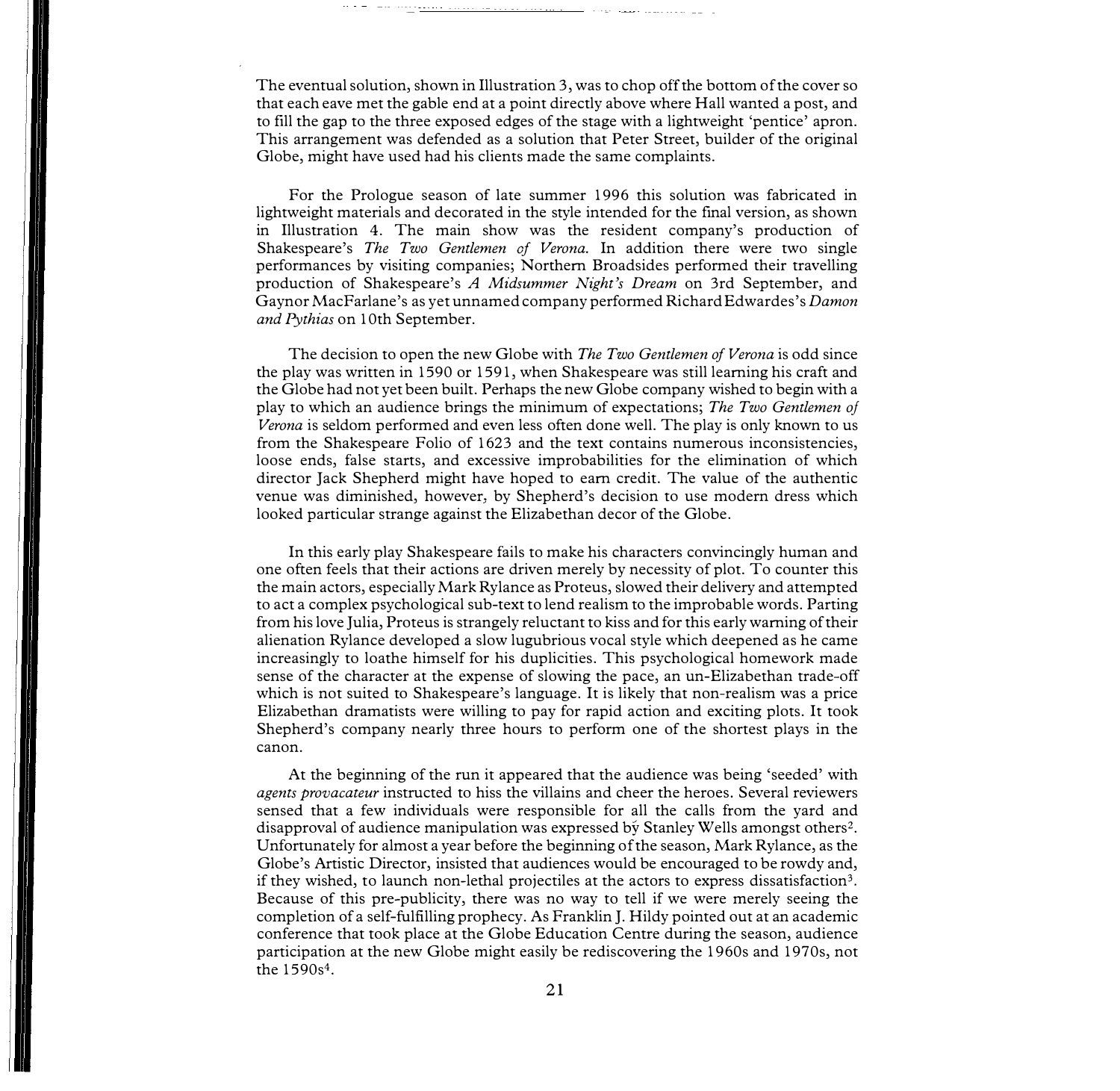By the end of the run the pantomime atmosphere was oppressive. The actors were timing many of their lines for an expected response, and when it was received the line was often repeated for effect. This tended to render the efforts at psychological realism pointless, since the audience had ceased to be concerned with complexities of motivation. The repeated 'dumbing down' of artistic effects is debilitating to an audience if the play is more subtle than mere pantomime. In the final scene three men treat Silvia as an object: Proteus tries to rape her, Valentine gives her to Proteus as a reward for repentance, and her father the Duke finally gives her to Valentine. Throughout these transactions she has no lines, and a sensitive audience might well consider the Duke's commodification of his silent daughter to be as disturbing as the behaviour of Proteus and Valentine. The new Globe audience, after nearly three hours of binary responses hiss or cheer – was in no state to make fine distinctions, and the Duke's gift of his daughter was received with noisy approval.

To speak of the Globe audience in the singular is, of course, an over-simplification. The major distinction which emerged during the Prologue season was between the yard, containing lively spectators keen to comment on the action and willing to move around to obtain the best view, and the galleries, containing seated spectators less likely to comment. It was noticeable that if the actors play to the yard, those in the galleries might not only feel neglected but might also resent the considerable power of the yardlings<sup>5</sup>.

In sharp contrast to the in-house production was the single performance of  $A$ Midsummer Night's Dream by Barrie Rutter's Northern Broadsides company. This touring production is frequently adapted to the exigencies of unusual one-night venues (barns, halls, etc.), and just one afternoon's rehearsal at the Globe was allocated to plan entrances, exits, and blocking. This presented the company with the same problems of adaptation which must have faced Elizabethan travelling players arriving in a new town. During the open rehearsal it became clear that Rutter was treating the three portals as symbolically equivalent. In The Two Gentlemen of Verona the central opening was largely reserved for the ceremonial entrances of the Duke, and later the pastoral Duke-like outlaw Valentine, which might indicate that Andrew Gurr's theory of its special significance had filtered through to the theatre practitioners<sup>6</sup>.

Northern Broadsides have an easy, inclusive, relationship with the audience which allows for radical sub-textual undercutting while resisting the temptation for easy laughs. The knowing audience, having witnessed the cause, laughs at Lysander's sudden devotion to Helena, and in this production she at first responds to his attentions in a spirit of playfulness keyed to the audience's response. This suggests that a distinction is being made between the reality of plot, which will demand that she be outraged, and the reality of the performance, which allows an ironic distance from this absurdity. Here is seen in action Robert Weimann's model of two sources of authority in dramatic discourse: the locus (the power of the represented event, person, location, etc.) and the *platea* (the power of those doing the representing) 7• This 'bifold authority', as Weimann calls it, was also beautifully illustrated during the scene of the mechanicals' first rehearsal of their play. As Rutter was leading his actors through a rehearsal of this scene, he noticed that the keystone of the Globe's central opening shows Hercules underneath his burden. Rutter directed Bottom to spot this just before delivering his line "I could play 'Erc'les", and to demonstrate his confidence by raising and supporting his stool in a like manner. The other mechanicals were to look back and forth between the ideal - the picture, validated by its being part of the fabric of the Globe - and the boastful clownish claimant to this role. By locating authority for his claim to mimetic excellence in what should be, but never is, an invisible feature of the playhouse fabric, Bottom's claim reaches beyond the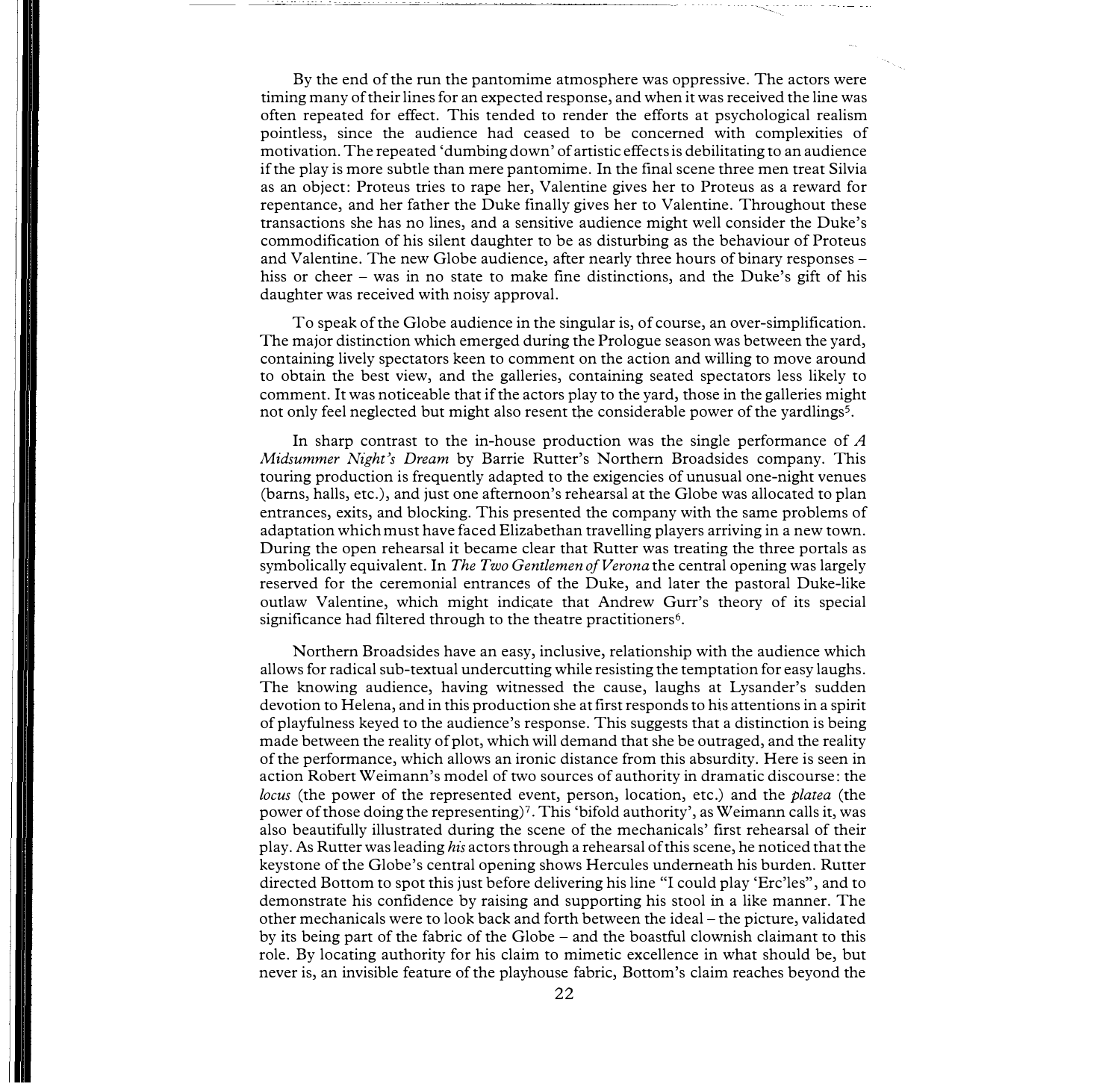amateur dramatics of the playworld to appeal to the highly professional dramatics within which it is framed. Such inspired directorial leaps are exactly what the Globe should be capable of promoting.

No such inspired complexities enriched the single performance of Richard Edwardes's Damon and Pythias. The all-female casting of this production could have produced something of the homoerotic frission of early modern drama's all-make casting, but the odd mix of styles - Damon and Pythias in kilts, others in teddy-boy suits - dissipated this energy by overlaying additional pointless cross-dressing. That real men can wear skirts, if they are Scottish, and that teddy-boys, although effeminately selfconscious about their appearance, carry razors, is not an insight into Elizabethan drama. Damon and Pythias was written for indoor academic performance and any appeal to popular tastes which a director manages to crowbar into a production of it must perforce work against the grain of the text. As with *The Two Gentlemen of Verona*, the actors paused to acknowledge any response from the yard and, if possible, build upon it. It was clear that the audience was responding to the style of delivery, and not the content, when the obscure Latin phrases in the dialogue were received with laughter. Creating a party atmosphere in which anything seems funny does not help rediscovery of the original significance of plays, although it might form the basis of a commercially viable, but intellectually pointless, theatre project.

The main lesson which must be drawn from the Prologue season is that making early modern drama fun to watch is easy, but making it intelligent is difficult. The evidence for rowdiness is not reliable and it must not be assumed that the yard was simply a place of carnivalesque release. The plays demand serious attention, and this cannot be given in the atmosphere in which most of the performances at the Globe took place this season. Something of the complexity we find when reading Shakespeare's plays must have been achievable in the original performances, since Shakespeare made no effort to have his works published. Whatever he intended could be realized by the actors at the original Globe. The company at the new Globe must set itself the target of reproducing in performance the intellectual complexity, and not merely the emotional intensity (this year laughter, perhaps next year, tears) which we find in the plays.

#### Notes

- 1. Reported and fully discussed in John Peter, 'Dramatic conflict', Sunday Times, 1st September 1995.
- 2. Reported in Maurice Weaver, 'Rowdiness at the Globe "would be bad for the bard"', Daily Telegraph, 23rd August 1996.
- 3. Rylance's attitude was reported in Marianne MacDonald, 'Globe director looks forward to the bear pit', Independent, 2nd August 1995, and has been expressed in many interviews since.
- 4. Franklin J. Hildy, 'Why authenticity?' Paper delivered at 11.30 on 11th September during conference 'Shakespeare and Tudor Theatrical Traditions' held at International Shakespeare Globe Centre, London, 10th - 11th September 1996.
- 5. Pointed out by Martin White in 'Authenticity: A Panel Discussion' at 16.00 on 11th September during conference 'Shakespeare and Tudor Theatrical Traditions' held at International Shakespeare Globe Centre, London, 10th - 11th September 1996.